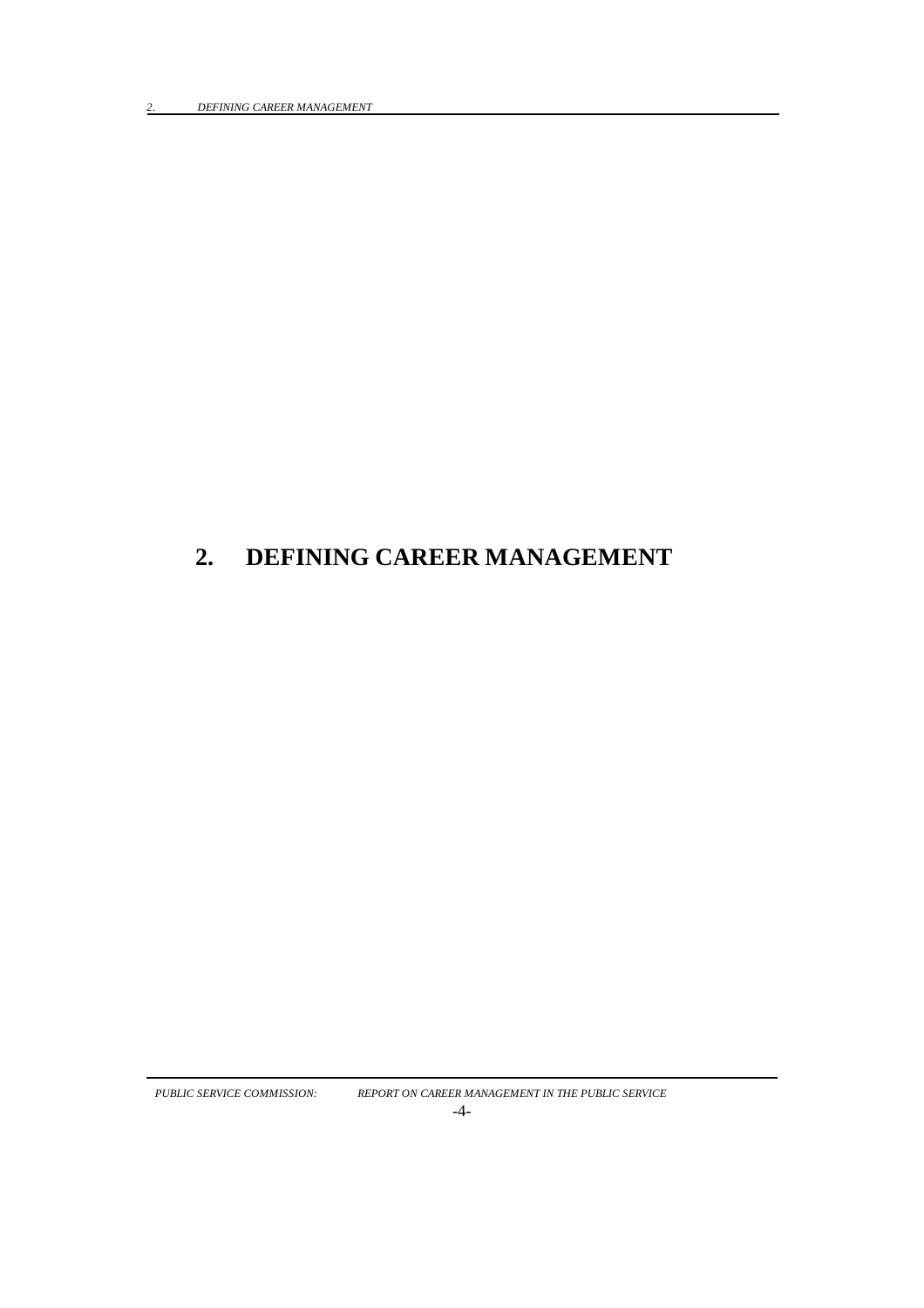#### 2.1 **INTRODUCTION**

The practice of career management is relatively new in the Public Service. Therefore, in order to establish broad guidelines within the Public Service, a thorough understanding of the term career management is essential.

#### 2.2 **DEFINING CAREER MANAGEMENT**

Career management can be defined as the process that plans and shapes the progression of individuals within an organisation in accordance with the organisational needs and objectives, employees= performance potential and their preferences (i.e: the integration of the individual=s objectives with those of the organisation). This definition was arrived at after a thorough analysis of the purpose of career management, the role players involved with career management and the elements of career management (paragraphs 2.3, 2.4 and 2.5 of this Chapter).

According to Baron and Greenberg (1990, p.320) a typical career management programme, as part of the larger human resources system, involves efforts to -

- Χ Αhelp employees to assess their own career strengths and weaknesses;
- X set priorities and specific career goals;
- X provide information on various career paths and alternatives within the organisation; and
- X offer employees yearly reviews of their progress towards these goals by managers who have received training in conducting such assessments≅.

#### 2.3 **THE PURPOSE OF CAREER MANAGEMENT**

All HRM practices are designed with a specific defined goal in mind. Merit assessment instruments, for example, are designed to monitor performance and to identify development needs. Career management programmes, however, encompass a large number of HRM practices with the following objectives: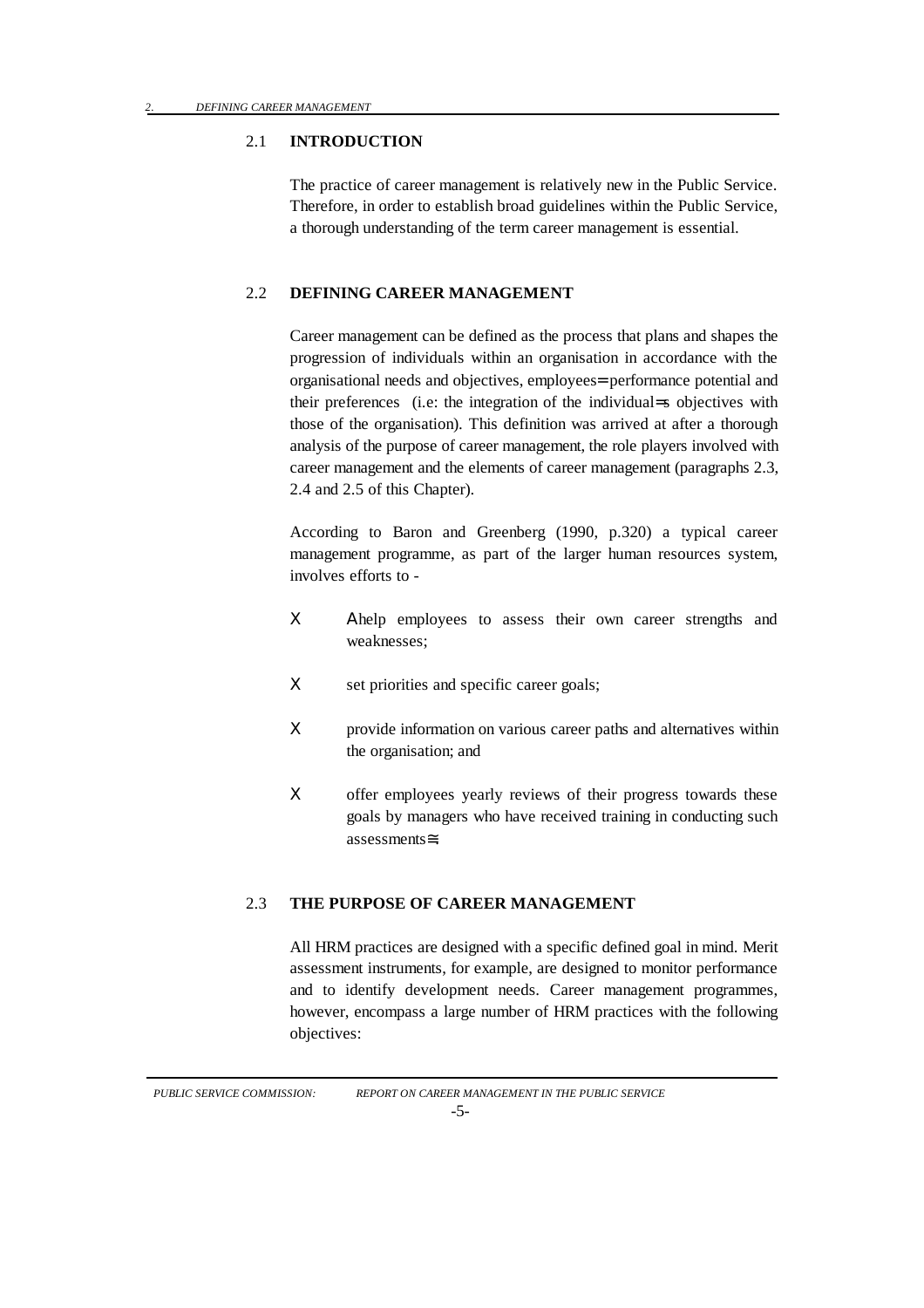#### Χ **Assisting employees to improve their performance**

Career management programmes strive to involve employees in setting their own goals and recognising their strengths and weaknesses. It assists employees with the identification and facilitation of training needs and opportunities. This is mainly achieved by building a process of feedback and discussion into the performance management systems of institutions.

# Χ **Clarifying available career options**

Through career management programmes employees are informed of career options available within the institution. It assists employees with the identification of skills and other qualities required for current and future jobs. Most career management programmes seek to focus employees= career plans upon the institution, thereby enhancing their commitment to the institution. In doing this, career paths are developed that indicate mobility in different directions in the institution for employees.

# Χ **Aligning the aspiration of employees with organisational objectives**

Career management programmes seek to improve the matching of jobs with the right employees. An assessment of the skills and competencies of employees could assist in accommodating them in positions which suit them better. Through the application of practices such as transfers and rotation, an institution=s operational effectiveness can be improved. Career management programmes can also result in a reduction in the need to recruit externally as employees with the required capabilities are revealed through their career planning activities.

#### 2.4 **ROLE PLAYERS RESPONSIBLE FOR CAREER MANAGEMENT**

Section 10.5.2 of the White Paper on Human Resource Management in the Public Service provides that career management procedures, linked to a performance management system, should be developed, based on the following principles:

Χ Employees are responsible for their own career management.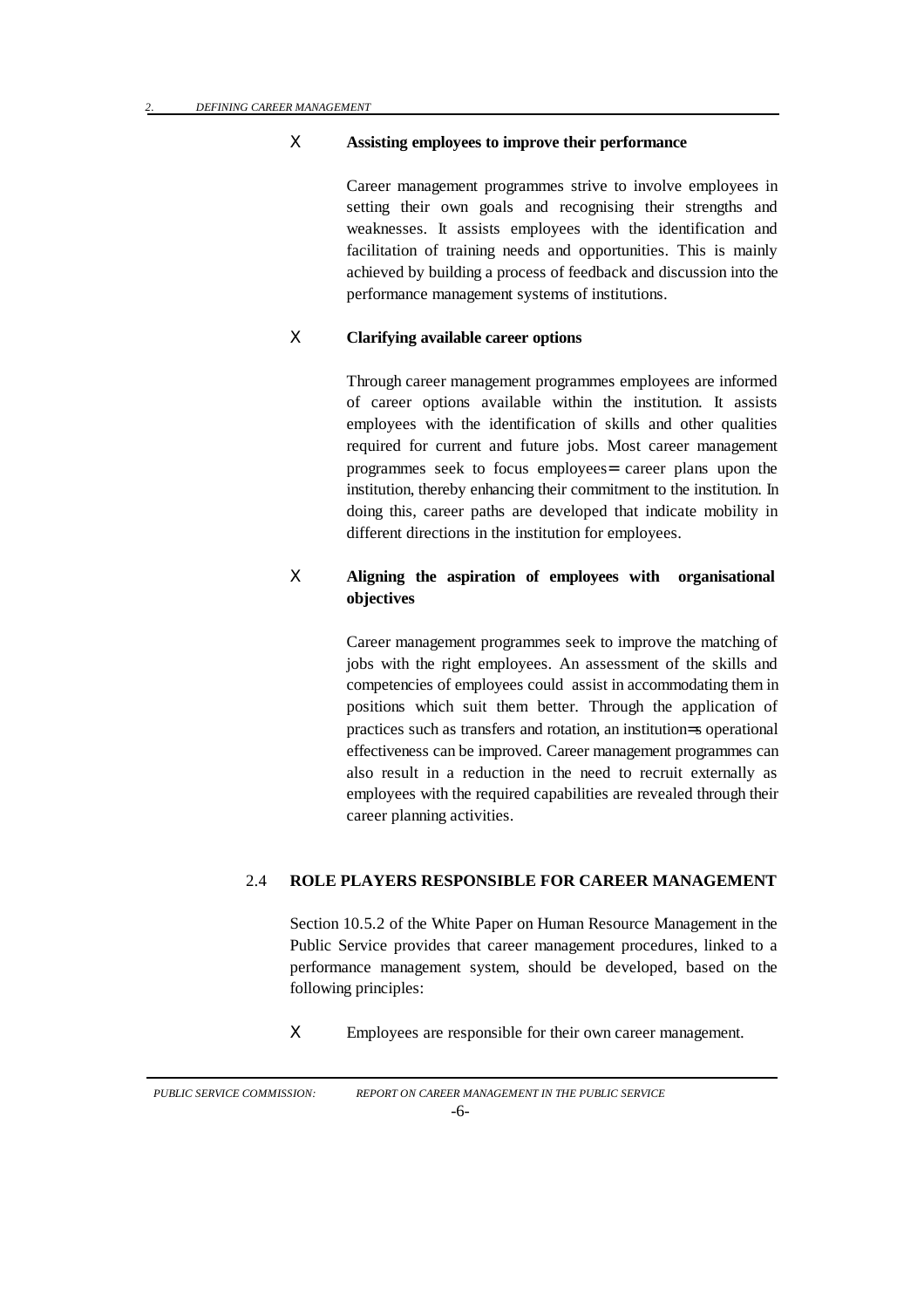- Χ The employee=s immediate manager is responsible for familiarising her/himself about the employee=s career aspirations, as well as how this can best be met.
- X The manager should keep up to date with job, training and development opportunities which are likely to assist in meeting both the employee=s career aspirations, and the organisation=s operational objectives. The manager should also support the employee=s efforts to avail her/himself to these opportunities.
- Χ Managers have a duty in respect of employees whose careers have been hampered through no fault of their own, e.g employees who are disabled.

#### 2.5 **ELEMENTS OF CAREER MANAGEMENT**

**Approaches to** A literature study was undertaken to determine what the most common **career** elements of career management programmes are. It was observed that **management** there are various and quite diverse approaches to career management. **are diverse** Elements common to most programmes, complementing and informing each other during the process of career management, are the following:

## 2.5.1 **Career planning**

**Identification of goals** Career planning is a process undertaken by employees and their supervisors. The employee is responsible for self-assessment, identifying career interests and development needs. As part of the process of self-assessment the employee analyses his or her skills and experience as well as his or her strengths and weaknesses (Milkovich and Glueck, 1985, p.424).

#### 2.5.2 **Career pathing**

**Career paths, identify** Based on the career expectations identified in the process of **route to attain goals** career planning, possible career paths are mapped out for employees. Career paths set out a sequence of posts to which employees can be promoted, transferred and rotated. Each employee could have a multitude of career pathing options.

> Career pathing is informed by the career goals set by individuals during the career planning phase, the career progression structure

*PUBLIC SERVICE COMMISSION: REPORT ON CAREER MANAGEMENT IN THE PUBLIC SERVICE* -7